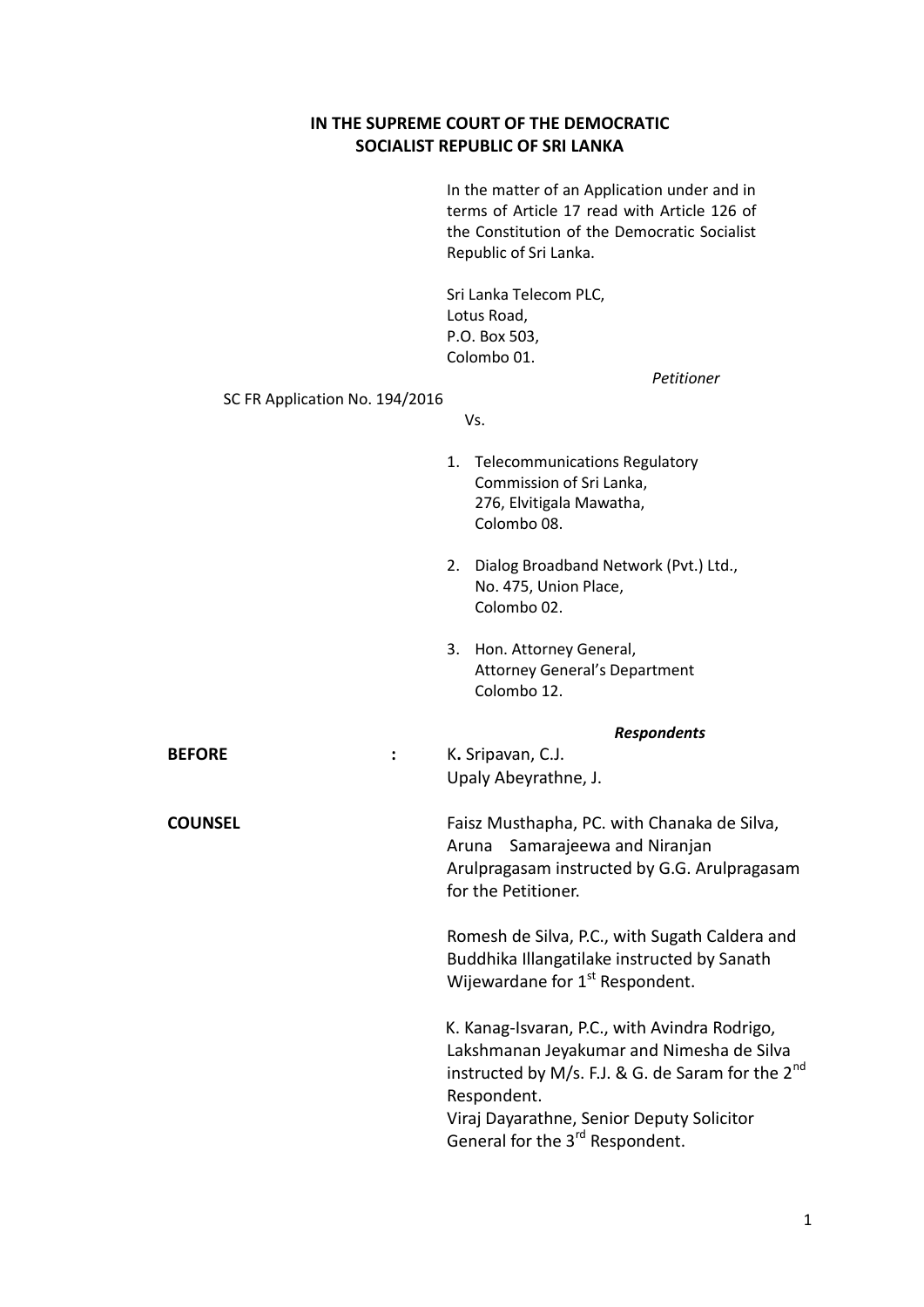| <b>DECIDED ON</b>                             |             | 07.10.2016                                            |
|-----------------------------------------------|-------------|-------------------------------------------------------|
|                                               |             | 09.08.2016 by the First and the Second<br>Respondents |
| <b>WRITTEN SUBMISSIONS</b><br><b>FILED ON</b> | $\sim 1000$ | 09.08.2016 by the Petitioner                          |
| <b>ARGUED ON</b>                              |             | 12.07.2016                                            |

## **K. SRIPAVAN, C.J.,**

The Petitioner in this application seeks, inter alia,

- (a) a declaration that the fundamental right of the Petitioner under Article 12(1) of the Constitution has been violated by the First Respondent by making a recommendation contained in the letter dated 05.01.2016 referred to as **X1** in the Motion dated 12.05.2016 marked **P22** ; and
- (b) an Order quashing the decision of the First Respondent to recommend the issuance of the proposed integrated transmission network licence and communicated by letter dated 05.01.2016 referred to as **X1** in the Motion dated 12.05.2016 marked **P22.**

The basis upon which the Petitioner seeks the aforesaid reliefs are contained in Paragraph 56 of the Petition dated 09.06.2016. When the application was taken up for support the learned President's Counsel for the First Respondent raised two Preliminary Objections to the maintainability of the Application in the following manner:-

- (i) The Petition does not disclose an infringement of the Fundamental Rights of the Petitioner; and
- (ii) The Application is not properly constituted in that the Hon. Minister of Telecommunications has not been made a party.

Learned President's Counsel for the  $2<sup>nd</sup>$  Respondent too raised a Preliminary Objection as follows:-

(i) The Court is without jurisdiction to entertain the Petition because there has been no violation of the Fundamental Rights of the Petitioner and the recommendation spoken of in the Petition is a result of a statutory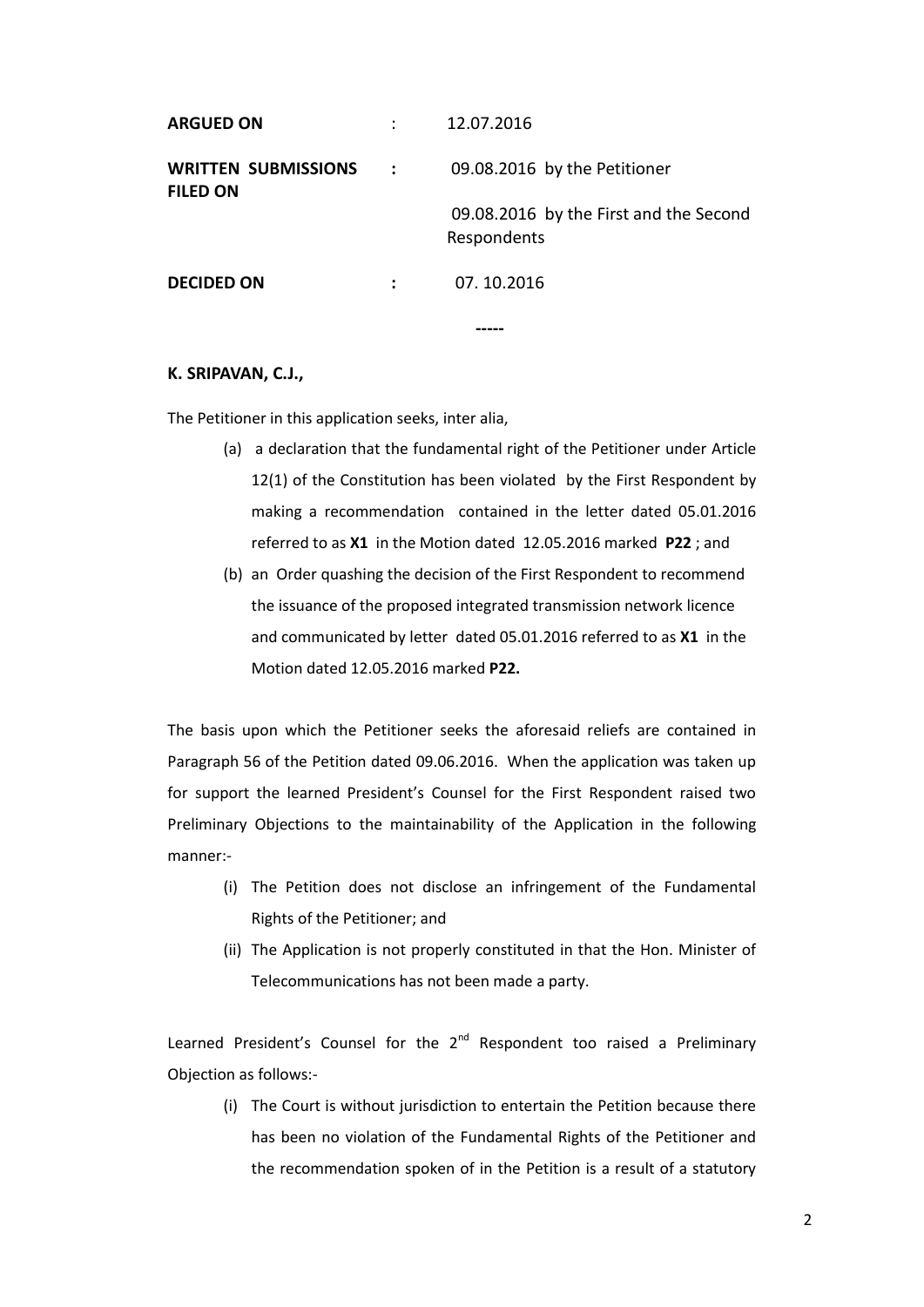process undertaken by the Telecommunications Regulatory Commission in terms of Section 17 of the Act upon an application for a renewal of the licence by the Second Respondent which enables the Petitioner to participate which the Petitioner did not make use of.

The Court having heard the parties, directed to file written submissions within three weeks. However, both the First and the Second Respondents moved for further time to file written submissions.

The Motion dated 12.05.2016 marked **P22** and referred to as **X1** in the reliefs sought by the Petitioner was one filed in the Court of Appeal Writ Application No. 289/15. One of the Paragraphs of the said Motion reads as follows:-

"AND WHEREAS, the 1<sup>st</sup> Respondent by its letter of 5<sup>th</sup> January 2016 *informed the Petitioner that "the Commission has decided to recommend the issuance of the licence of Dialog Broadband Networks (Pvt) Ltd to the President" (as per Section 17(2) of the Act) and called upon the 2nd Respondent to make payment of the licence fee of Rs. 800,000,000/= together with NBT and Stamp Duty payable thereon."*

Two of the grounds urged by the Petitioner in Paragraphs 56(j) and 56(m) are as follows:-

- (i) the decision to recommend has been made in violation of the principles of natural justice as the Petitioner has not been granted a hearing despite filing objections……..; and
- (ii) the said decision is ultra virus the powers of the First Respondent in as much as it is in violation of Section 17 of the Telecommunication Regulatory Commission Act for the reason that an expired licence cannot be lawfully renewed/modified.

The submission of the learned President's Counsel for the Petitioner is that midway through the argument in the Court of Appeal Application No. 289/15, the Second Respondent Company filed a Motion dated 12.05.2016 marked **P22** and annexed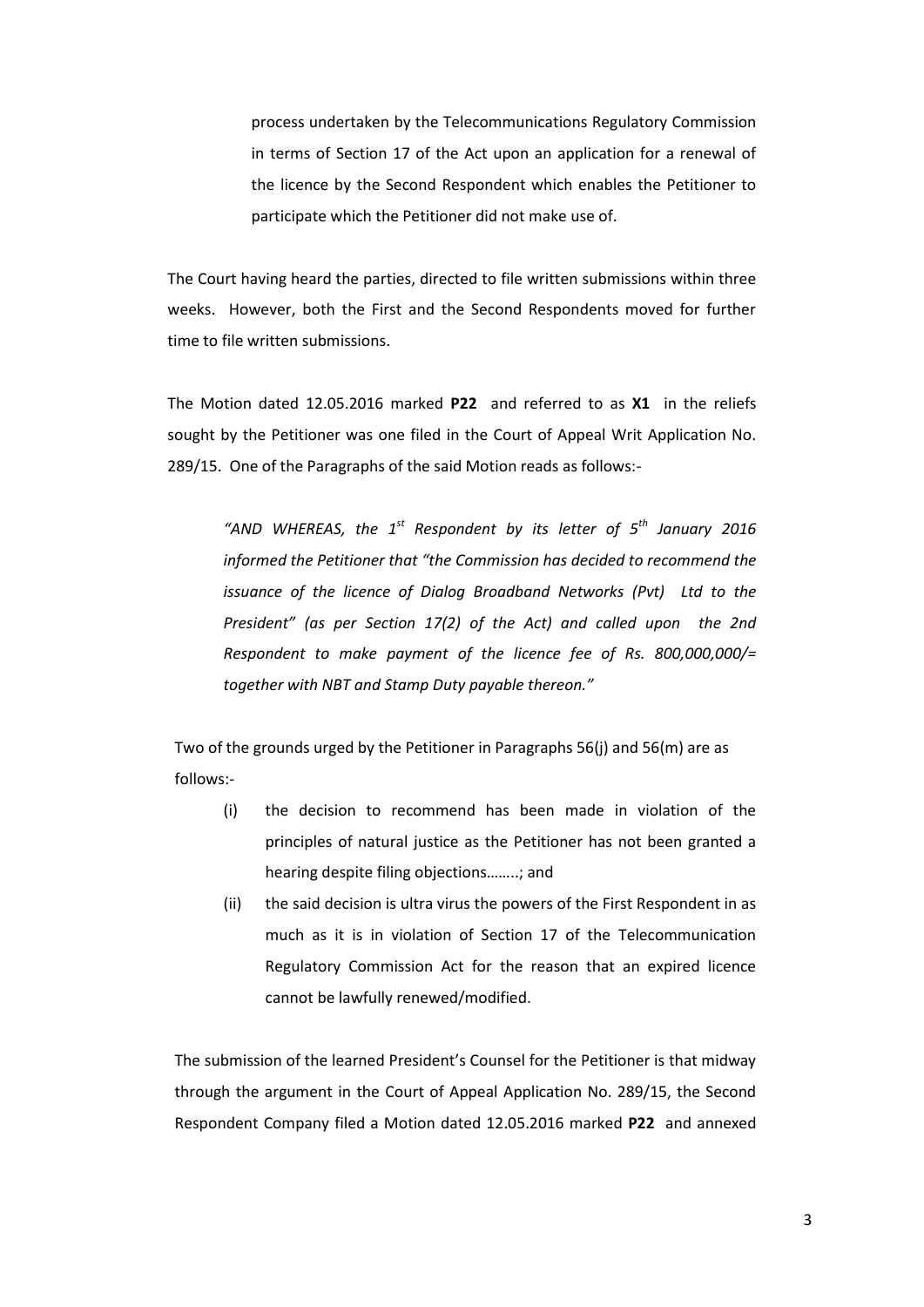to the Motion, a copy of the letter dated 05.01.2016 marked **X1** which is significantly four months anterior to the said Motion.

It is the duty of this Court to consider whether Section 17 of the Sri Lanka Telecommunications Act No. 25 of 1991 as amended by Act No. 27 of 1996 has been complied with. If a recommendation has in fact been made without following the procedure laid down in the aforesaid Act, it would make the decision so arrived null and void.

In *Jayawardena* Vs. *Dharanai Wijayatilake* (2001) 1 S.L.R. 132, the Petitioner alleged that the First Respondent had no power to cancel his appointment and in any event the cancellation was without cause or inquiry and hence invalid. Fernando, J. observed as follows:-

*"It is accepted today that powers of appointments and dismissal are conferred on various authorities in the public interest, and not for private benefit, that they are held in trust for the public and that the exercise of these powers must be governed by reason and not caprice. [Bandara* Vs. *Premachandra].* I *am of the view that this Court can, and indeed must, take judicial notice of the fact that, generally, a person holding an office which is public in character, is not removed without legal authority, without cause, without complying with the audi alteram partem rule and without notice. Since the Petitioner was not treated in accordance with "these essential requirements of justice and fair play" he was denied the equal protection of the law."* (emphasis added).

When an argument was put forward on behalf of the First Respondent in Jayawardena's case that a Writ of Certiorari was the proper remedy for a breach of natural justice and not a Fundamental Rights Application, Fernando, J. noted that some fundamental breaches of the law will result in denying the protection of the law and the case is plainly covered by the language of Article 12(1) of the Constitution.

The Indian Supreme Court in *Erusian Equipment and Chemicals Ltd. Vs. State* of *West* Bengal (AIR 1975 SC 266) held that the denial of an opportunity of being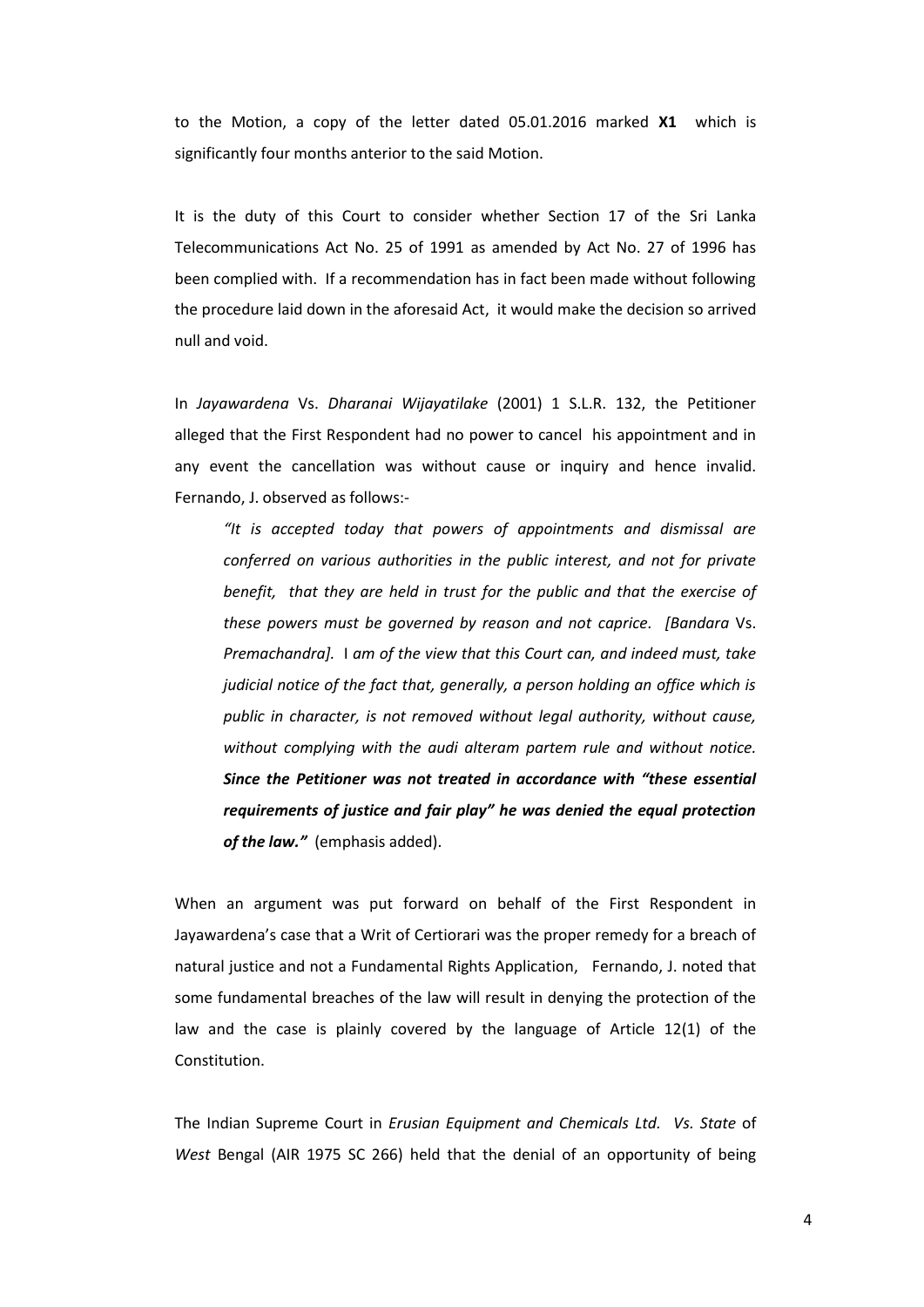heard before a person could be blacklisted, violated equal protection of the law. In the case of *W.K.C. Perera* Vs. *Prof. Daya Edirisinghe* (1995) 1 S.L.R. 148, Fernando J. emphasized the fact that by entrenching fundamental rights in the Constitution the scope of writ jurisdiction has become enlarged, is implicit in Article 126 (3), which recognizes that a claim for relief by way of writ may also involve an allegation of the infringement of a fundamental right.

The cases cited above show the tendency to incorporate the Principles of Administrative Law to equal protection of law embodied in Article 12(1) of the Constitution. In fact, in *Wickramatunga* Vs. *Anuruddha Ratwatte* (1988) 1 S.L.R. 201 Amerasinghe, J. stated that where there is a breach of contract and a violation of the provisions of Article 12 brought about by the same set of facts and circumstances, there was no justification in law for holding that only one of the available remedies can be availed of and the other consequently stands dismissed.

Thus, this Court has to decide in the first instance as to whether Section 17 of the Act No. 25 of 1991 as amended by Act No. 27 of 1996 has been complied with prior to the recommendation referred to as **X1** in the Motion dated 12.05.2016 marked **P22** was sent. As I observed in Noble Resources International (Pvt) Ltd. Vs. Hon. Ranjith Siyambalapitiya (S.C. F.R. 394/15 – S.C. Minutes of 24.06.2016) it is essential to the maintenance of the rule of law that every organ of the State must act within the limits of its power and carry out the duty imposed upon it in accordance with the provisions of the Constitution and the law, the Court cannot close its eyes and allow the actions of the State or the Public Authority go unchecked in its operations.

The only Preliminary Objection of the First Respondent that needs consideration is whether the application is not properly constituted in that the Hon. Minister of Telecommunications has not been made a party. The reliefs sought by the Petitioner are directed against the First Respondent and not against the Hon. Minister. Since no relief is sought against the Hon. Minister, he need not be made a party to this application. The Preliminary Objections are overruled. The Petitioner in my view has established a prima facie case of alleged violation of its Fundamental rights by the First and the Second Respondent.